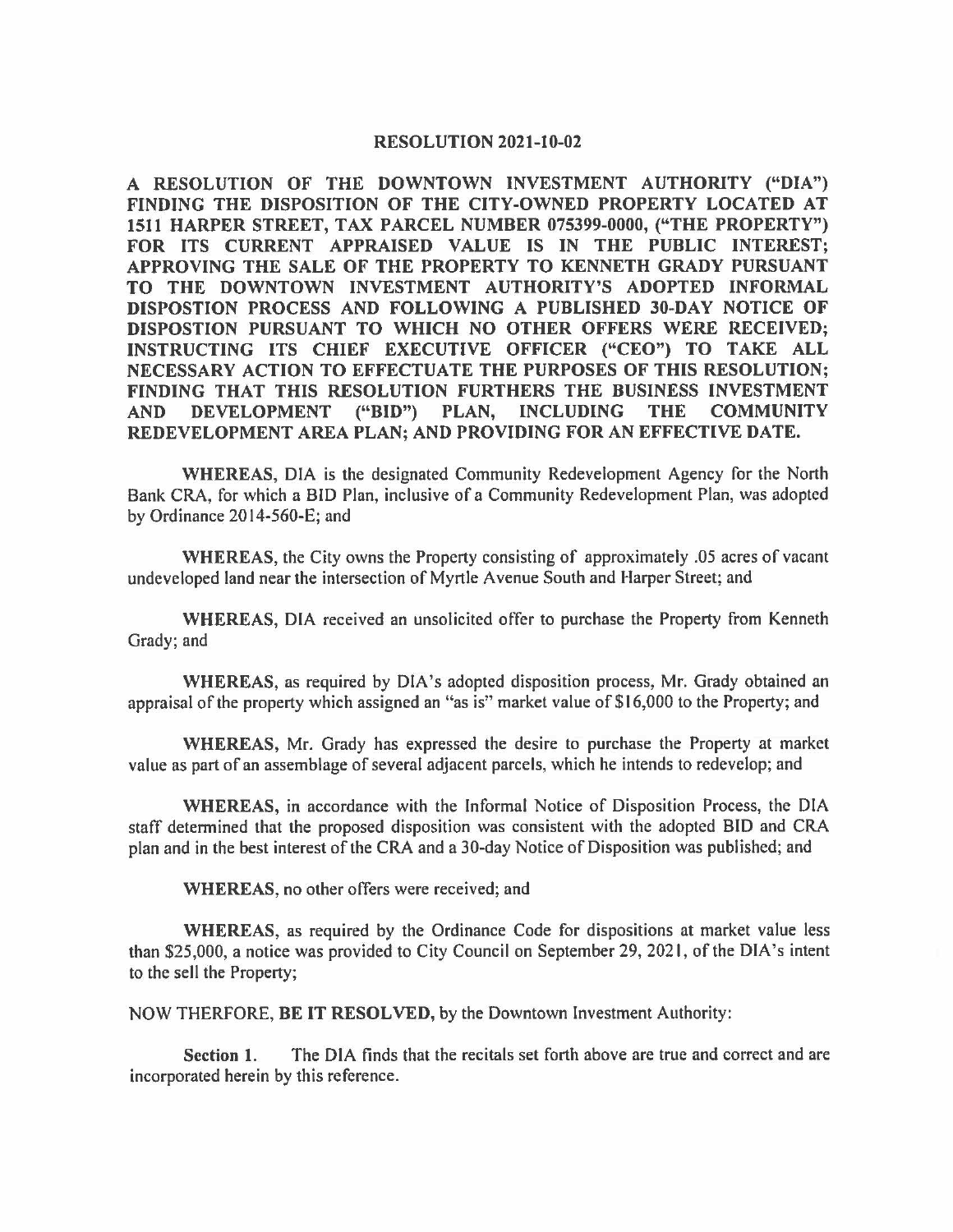RESOLUTION 2021-10-02 PAGE 2 OF 4

**Section 2.** The DIA finds the sale of the Property to Kenneth Grady at the appraised market value of \$16,000 to be in the public interest and consistent with the adopted BID and CRA plan.

**Section 3.** The DIA approves the sale of the Property to Mr. Grady at market value and consistent with the Exhibit A Term Sheet.

**Section 4.** The DIA instructs the Chief Executive Officer of the Downtown Investment Authority to take all necessary action necessary to effectuate the purposes of this Resolution.

**Section 5** This Resolution shall become effective on the date it is signed by the Chair of the DIA Board.

### WITNESS: **DOWNTOWN INVESTMENT AUTHORITY**

X Zarrier Chisholm

/;;-~~::::::::,...,, I' **<sup>o</sup>**- **a.** *~ r-* -z..o-2.. /

W. Braxton Gillam, Esq., Chair

VOTE: In Favor: -, Opposed: \_\_ o \_\_ Abstained: .../---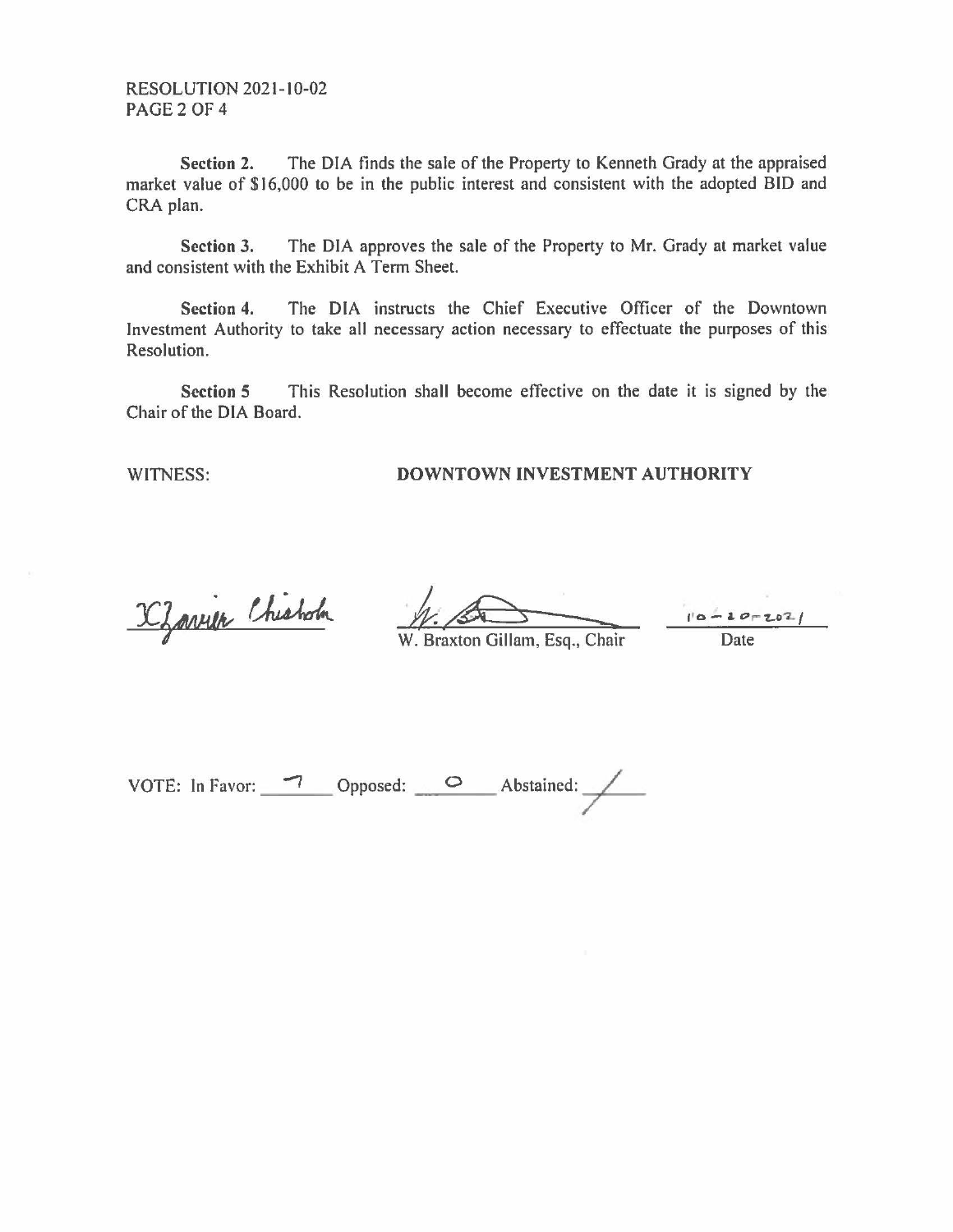## **EXHIBIT A**

#### **TERM SHEET**

#### **FOR SALE OF PARCEL LOCATED AT**

#### **1511 Harper Street, Jacksonville, FL 32204**

- **Subject Property:** Unimproved lot owned by the City of Jacksonville located at 1511 Harper Street, Jacksonville, FL 32204, RE# 075399 0000, as further identified in Figure I. below. The subject property is approximately 2,164 square feet in area or 0.05 acres. It is approximately 600 feet from McCoys Creek but does not abut the Emerald Trail. **Buyer:** Mr. Kenneth Grady **Purchase Price:** Sixteen-Thousand Dollars (\$16,000.00)
- **Closing:** Closing shall occur at the earliest possible convenience of the parties subject to the Due Diligence period, but no later than 90 days of approval by the DIA Board. Failure to close within this time period shall result in loss of the approval for the sale of the subject parcel.
	- **Extension:** The DIA CEO may approve an extension of the Closing Date up to 30days with due cause shown by Buyer.

**Title Insurance and Closing Fees:** Buyer is purchasing the subject lot "As Is" and "Where Is" and shall be responsible for obtaining and paying the cost of title insurance, gap endorsements, closing fees, and title updates, if any. Buyer and Seller are responsible for paying their own respective closing costs.

**Financing:** Financing of the purchase is strictly the responsibility of the Buyer. No financing is implied by the City, and the City shall not be obligated to provide financing of any nature for the acquisition of the Subject property.